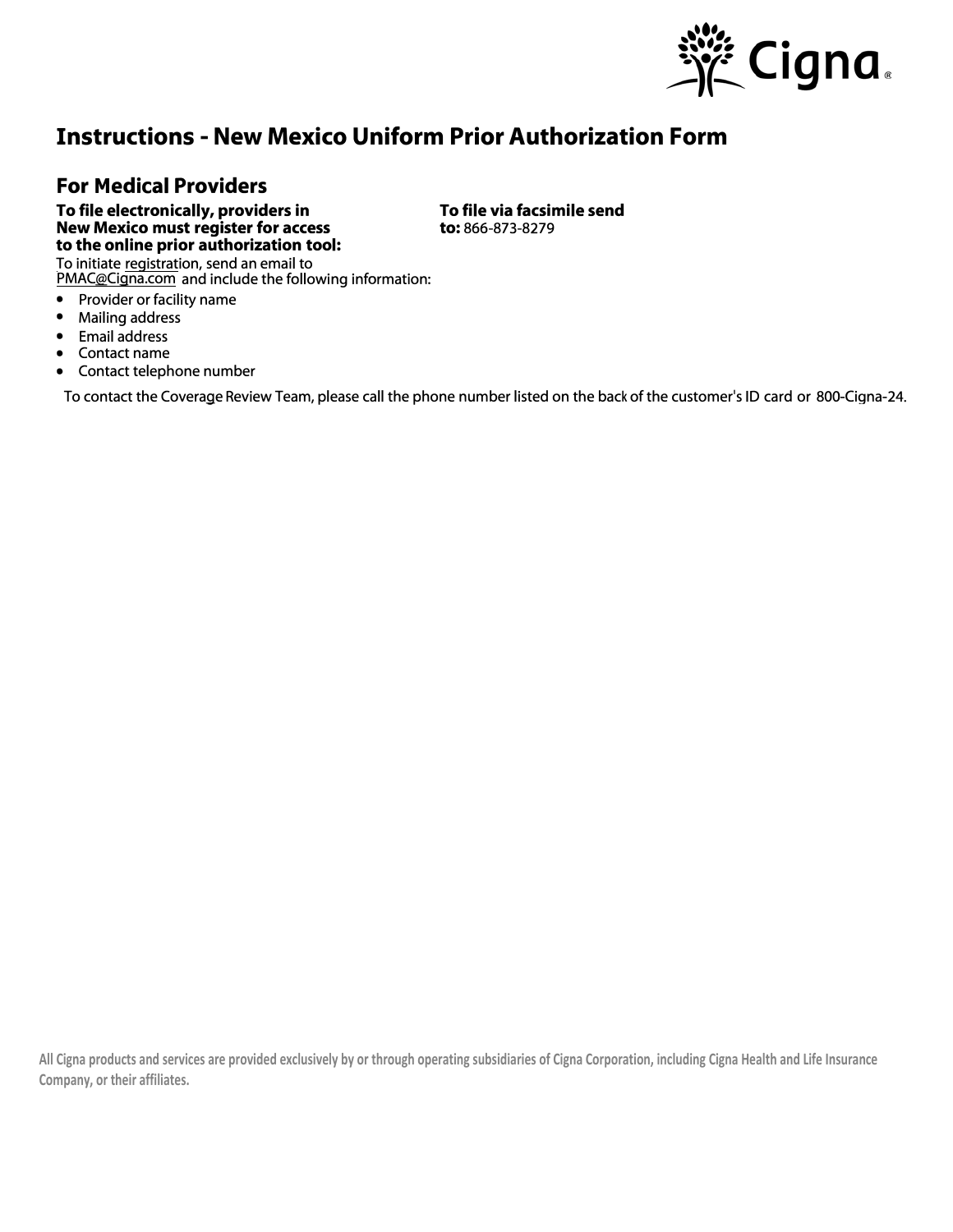## **New Mexico Uniform Prior Authorization Form**

| [1] Priority and Frequency                                                                                                                                                                                                                                                      |  |                                                 |                                                                                                                                                                    |                   |                        |  |  |
|---------------------------------------------------------------------------------------------------------------------------------------------------------------------------------------------------------------------------------------------------------------------------------|--|-------------------------------------------------|--------------------------------------------------------------------------------------------------------------------------------------------------------------------|-------------------|------------------------|--|--|
| a. Standard $\Box$<br>Services scheduled for this date:                                                                                                                                                                                                                         |  |                                                 | <b>b.</b> Urgent/Expedited $\Box$ Provider certifies that applying the<br>standard review timeline may seriously jeopardize the life or<br>health of the enrollee. |                   |                        |  |  |
| c. Frequency Initial<br>Previous Authorization #:<br>Extension                                                                                                                                                                                                                  |  |                                                 |                                                                                                                                                                    |                   |                        |  |  |
| [2] Enrollee Information                                                                                                                                                                                                                                                        |  |                                                 |                                                                                                                                                                    |                   |                        |  |  |
| a. Enrollee name:                                                                                                                                                                                                                                                               |  |                                                 | b. Enrollee date of birth:   c. Subscriber/Member ID #:                                                                                                            |                   |                        |  |  |
| d. Enrollee street address:                                                                                                                                                                                                                                                     |  | e. City:                                        |                                                                                                                                                                    |                   | f. State: g. Zip code: |  |  |
| Rendering Provider<br><b>Both</b><br>[3] Provider Information: Ordering Provider<br>Please note: processing delays may occur if rendering provider does not have appropriate documentation of medical necessity.<br>Ordering provider may need to initiate prior authorization. |  |                                                 |                                                                                                                                                                    |                   |                        |  |  |
| a. Provider name:<br>b. Provider type/specialty:                                                                                                                                                                                                                                |  |                                                 | c. Administrative contact:                                                                                                                                         |                   |                        |  |  |
| d. NPI #:<br>e. DEA # if applicable:                                                                                                                                                                                                                                            |  |                                                 |                                                                                                                                                                    |                   |                        |  |  |
| f. Clinic/facility name:                                                                                                                                                                                                                                                        |  |                                                 | g. Clinic/pharmacy/facility street address:                                                                                                                        |                   |                        |  |  |
| h. City, State, Zip code:                                                                                                                                                                                                                                                       |  | i. Phone number and ext:<br>j. Facsimile/Email: |                                                                                                                                                                    |                   |                        |  |  |
| [4] Requested medical or behavioral health course of treatment/procedure/device information<br>(skip to Section 8 if drug requested)                                                                                                                                            |  |                                                 |                                                                                                                                                                    |                   |                        |  |  |
| a. Service description:                                                                                                                                                                                                                                                         |  |                                                 |                                                                                                                                                                    |                   |                        |  |  |
| b. Setting/CMS POS Code<br>Outpatient<br>Office<br>Other*<br>Inpatient<br>Home                                                                                                                                                                                                  |  |                                                 |                                                                                                                                                                    |                   |                        |  |  |
| c. *Please specify if other:                                                                                                                                                                                                                                                    |  |                                                 |                                                                                                                                                                    |                   |                        |  |  |
| [5] HCPCS/CPT/CDT/ICD-10 CODES                                                                                                                                                                                                                                                  |  |                                                 |                                                                                                                                                                    |                   |                        |  |  |
| a. Latest ICD-10 Code<br>b. HCPCS/CPT/CDT Code                                                                                                                                                                                                                                  |  |                                                 |                                                                                                                                                                    | c. Medical Reason |                        |  |  |
|                                                                                                                                                                                                                                                                                 |  |                                                 |                                                                                                                                                                    |                   |                        |  |  |
|                                                                                                                                                                                                                                                                                 |  |                                                 |                                                                                                                                                                    |                   |                        |  |  |
|                                                                                                                                                                                                                                                                                 |  |                                                 |                                                                                                                                                                    |                   |                        |  |  |
|                                                                                                                                                                                                                                                                                 |  |                                                 |                                                                                                                                                                    |                   |                        |  |  |
|                                                                                                                                                                                                                                                                                 |  |                                                 |                                                                                                                                                                    |                   |                        |  |  |
| [6] Frequency/Quantity/Repetition Request                                                                                                                                                                                                                                       |  |                                                 |                                                                                                                                                                    |                   |                        |  |  |
| a. Does this service involve multiple treatments? Yes<br>If "No", skip to section 7.<br>No                                                                                                                                                                                      |  |                                                 |                                                                                                                                                                    |                   |                        |  |  |
| b. Type of service:                                                                                                                                                                                                                                                             |  | c. Name of therapy/agency:                      |                                                                                                                                                                    |                   |                        |  |  |
| d. Units/Volume/Visits requested:                                                                                                                                                                                                                                               |  |                                                 | e. Frequency/length of time needed:                                                                                                                                |                   |                        |  |  |